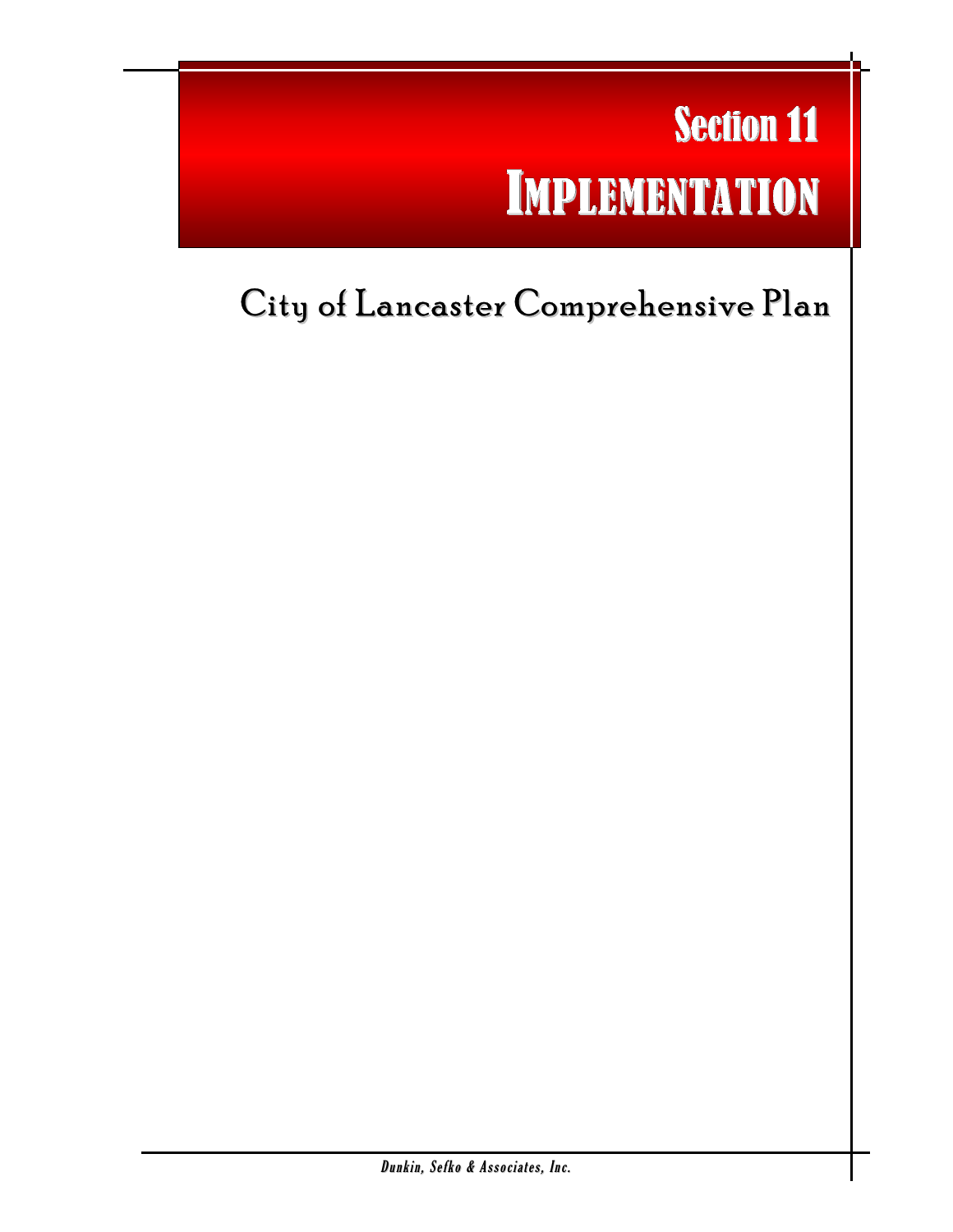### **IMPLEMENTATION STRATEGIES**

#### **INTRODUCTION**

The City of Lancaster will be continuing a tradition and commitment to shaping the future of the community in a positive manner with the publication and adoption of this Comprehensive Plan document. The Plan will provide a very important tool for the City Staff and civic leaders to use in making sound planning decisions regarding the long-term growth and development of the community. The various elements of the Plan are based upon realistic growth objectives and goals for Lancaster that resulted from a comprehensive planning process involving citizens, City Staff, elected and appointed officials, major stakeholders, business interests and the development community.

Changes in the City's socioeconomic climate and in development trends that were not anticipated during preparation of the Plan will occur from time to time, and therefore, subsequent adjustments will be required. Elements of the community that were treated in general relationship to the overall area may, in the future, require more specific and detailed attention. The Comprehensive Plan should never be considered a finished product, but rather a broad guide for community growth and development that is always evolving and changing in scope. Planning for the community's future is a continuing process, and the Comprehensive Plan is designed to be a dynamic tool that can be modified and periodically updated to keep it correlated with changing conditions and trends.

> The future quality of life within Lancaster and the environment of the community will be substantially influenced by the manner in which Comprehensive Plan recommendations are administered and maintained.

**The full benefits of the Plan for Lancaster can only be realized by maintaining it as a vital, upto-date document. As changes occur and new facets of the community's development pattern become apparent, the Plan should be revised rather than ignored. By such action, the Plan will remain current and effective in meeting the community's decision-making needs regarding growth and development into the next century and beyond.**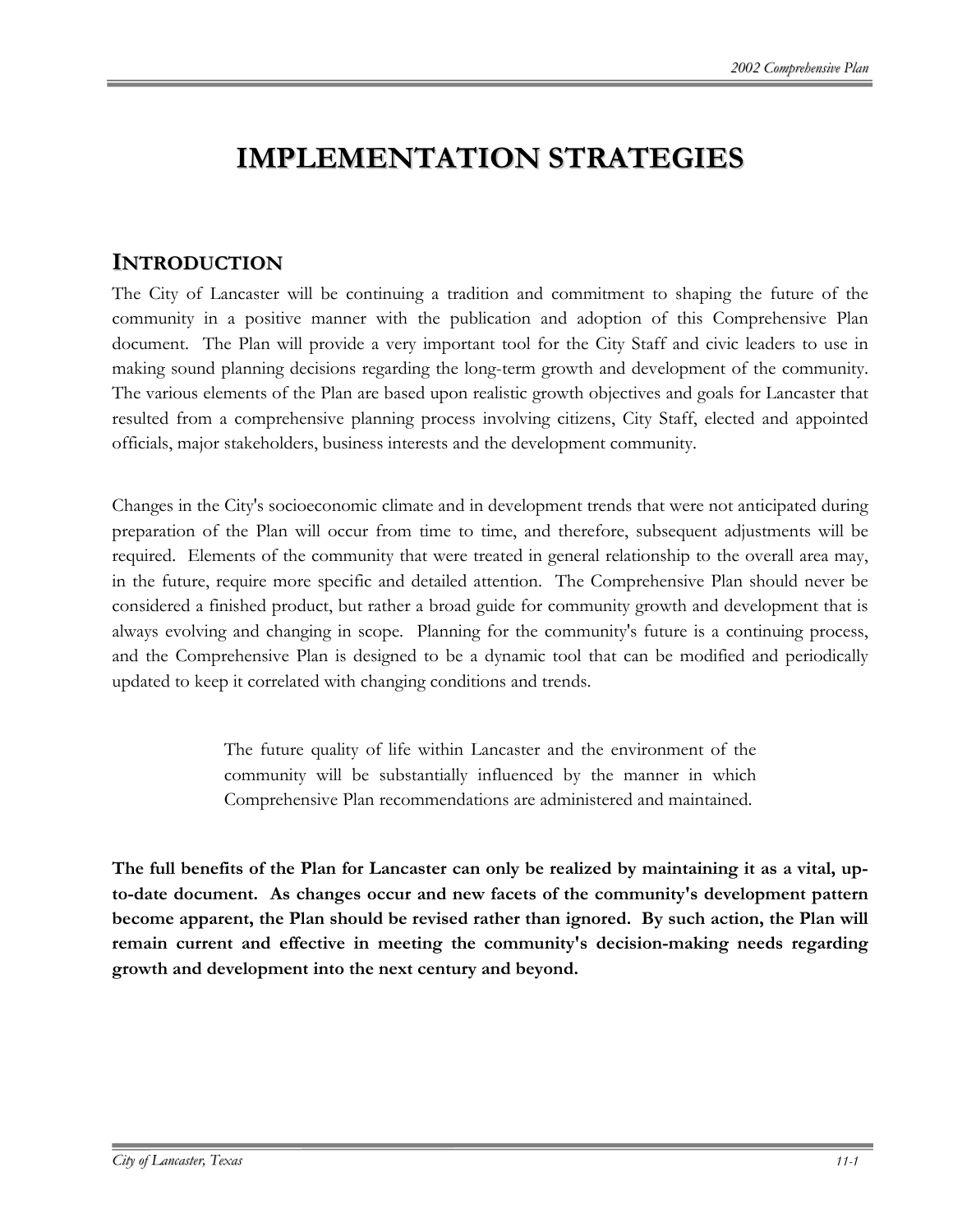#### **THE PLAN AS A GUIDE FOR DAILY DECISION-MAKING**

The physical City is a product of the efforts put forth by many diverse individuals and groups. Each subdivision that is platted, each home that is built, each new school, church or shopping center represents an addition to the City's physical form. The composite of all such efforts and facilities creates the community as it is seen and experienced by its citizens and visitors. If planning is to be effective, it should guide each individual decision, whether it be that of a private homeowner or of the entire community. The City, in its daily decisions to surface a street, to approve a subdivision, to amend the zoning ordinance, to enforce the building or other codes or to construct a new utility line, should always refer to the basic proposals outlined within the Comprehensive Plan. The implementation strategies outlined in this element should also be followed. The private builder or investor, likewise, should recognize the broad concepts and policies of the Plan so that their efforts become part of a meaningful whole in planning the community. Those investments are, over the years, reinforced and enhanced by the City's urban form, development pattern, and economic vitality.

#### **COMPREHENSIVE PLAN AMENDMENTS AND PERIODICREVIEW**

The Comprehensive Plan for Lancaster is intended to be a dynamic planning document -- one that responds to changing needs and conditions. Plan amendments should not be made without thorough analysis of immediate needs as well as consideration for long-term effects of amendments to the Plan. The Planning & Zoning Commission and City Council should consider each proposed amendment carefully to determine whether or not it is consistent with the Plan's goals and policies, and whether it will be beneficial for the long-term growth and development of Lancaster.

At approximately one-year intervals, a periodic review of the Comprehensive Plan with respect to current conditions and trends should be performed. Such ongoing, scheduled re-evaluations will provide a basis for adjusting capital expenditures and priorities, and will reveal changes and additions that should be made to the Plan to keep it up-to-date. It is recommended that the members of the Comprehensive Plan Steering Committee continue to stay on this committee and meet at regular intervals for the purpose of reviewing the status and continued applicability of the Plan as it relates to current planning conditions. This committee should also prepare a report on these findings to present to the Planning and Zoning Commission, the City Council or both. Those items that appear to need attention should be examined in more detail and changes and/or additions should be made. By such periodic re-evaluations, the Plan will remain current and functional and will continue to give civic leaders effective guidance in decision-making. Periodic reviews of the Plan should include consideration of the following:

The City's progress in implementing the Plan;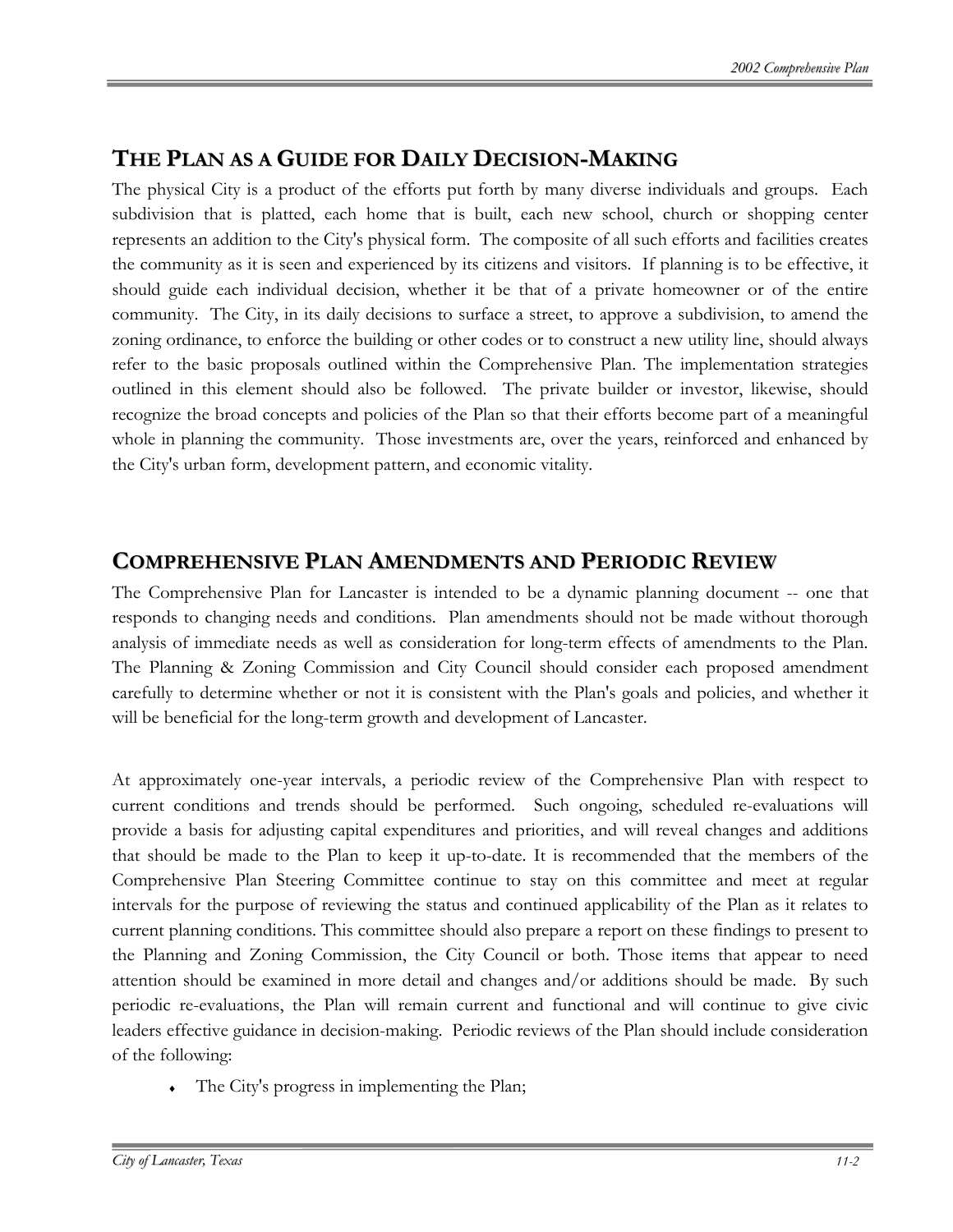- Changes in conditions that form the basis of the Plan;
- Community support for the Plan's goals, objectives and policies; and
- Changes in State laws.

In addition to periodic annual (or biennial) reviews, the Comprehensive Plan should undergo a complete, more thorough review and update every five years. Specifically, Lancaster should conduct a major update of the Plan in the year 2005 when complete information is available from the 2000 Census. The review and updating process should encourage input from property owners, neighborhood groups, civic leaders developers, merchants, major stakeholders, and other citizens and individuals who possess an interest in the long-term growth and development of the City.

#### **COMMUNITY INVOLVEMENT**

An informed, involved citizenry is a vital element of a democratic society. The needs and desires of the public are important considerations in Lancaster's decision-making process. Citizen participation takes many forms, from educational forums to serving on City boards and commissions. A broad range of perspectives and ideas at public hearings helps boards, commissions and the City Council to make more informed decisions for the betterment of the community as a whole. Lancaster should continue to encourage as many forms of community involvement as possible as the City implements its Comprehensive Plan. The continued involvement of Steering Committee members who assisted in the development of the Plan would be an excellent way to undertake periodic review of the Plan.

#### **IMPLEMENTATION STRATEGIES**

There are two primary methods of implementing the Comprehensive Plan -- proactive and reactive methods. Both must be used to successfully achieve the recommendations contained within the Plan. Capital improvements programming is an example of a proactive method. The City expends funds to finance certain public improvements (e.g., the Historic Town Square, utility lines, roadways, etc.), meeting objectives that are cited within the Plan. Reactive methods include components of the development review process such as zoning, site plan and subdivision review. Several specific implementation strategies for Lancaster's Comprehensive Plan are recommended in the following discussion.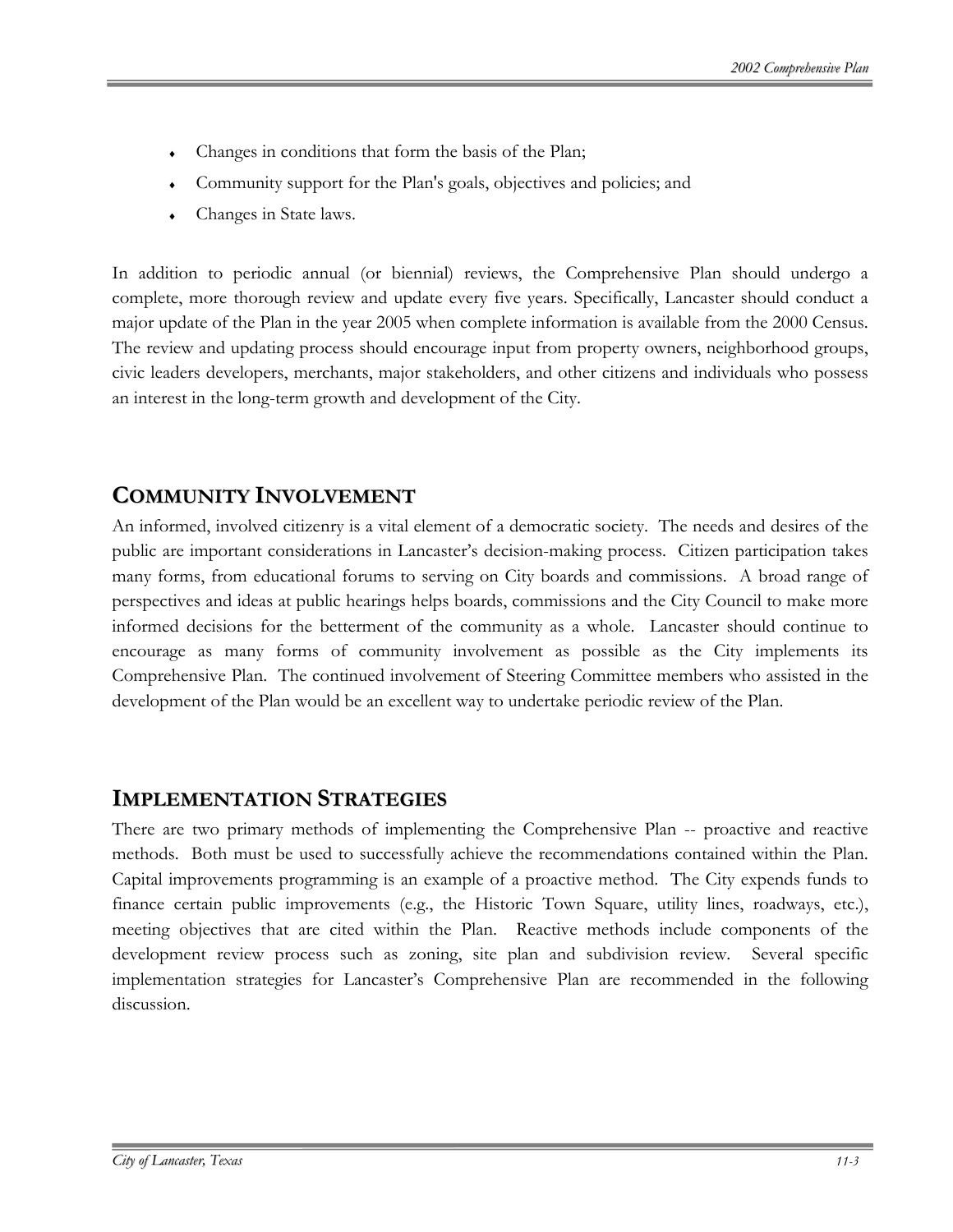#### **ZONING ORDINANCE**

The City's Zoning Ordinance has not had a comprehensive update since 1984. Many changes in State laws, court judgments, development practices/techniques, and administrative processes have changed since then. Additionally, the City will need revised zoning districts that more closely reflect the philosophy of the proposed land use pattern as shown on the Future Land Use Plan (Plate 7-1). It is recommended that the City undertake a complete rewrite or update of its existing Zoning Ordinance, primarily due to the fact that the City will not be able to effectively implement the recommendations outlined herein through the use of the current Zoning Ordinance

#### **CAPITAL IMPROVEMENTS PROGRAMMING**

The Comprehensive Plan makes recommendations on the various public improvements that will be needed to accommodate growth and development envisioned for Lancaster over the next 10 years or more. Many of the changes involve improvements that will be financed by future improvement programs. It will be a desirable practice to invest regularly in the physical improvement of Lancaster rather than to undertake large *catch-up* programs at longer time intervals. A bond referendum for public improvements is a good example of such a program. A modest amount of money expended annually and regularly in accordance with Plan recommendations will produce a far greater return to the community than will large expenditures at longer ten-year intervals.

It is recommended that priority projects be determined annually, and that the Capital Improvements Program (CIP) be generally scheduled for review on a three-, five- or ten-year basis. The CIP should show a recommended, generalized plan for capital facilities within Lancaster, and it should identify priorities and the approximate cost of improvements. At least one annual meeting of the Planning and Zoning Commission should be devoted to reviewing the status of the CIP. A joint review meeting of the Planning and Zoning Commission, City Council, City Manager and staff would be desirable. A report and review meeting with a *citizens' planning committee* would also be desirable. It should be recognized that the Planning and Zoning Commission's role in the capital improvement programming process should be advisory, and that the financing and priority decisions are the City Council's responsibility. In their advisory role, the Planning and Zoning Commission should seek to achieve programs that are geographically balanced (equitable) and that include all important aspects of the community's development from parks to transportation and utilities. Capital improvements programming should be viewed as a continuation of the ongoing comprehensive planning process. Examples of capital financing mechanisms include impact fees, parkland dedication requirements, drainage improvement districts, and utility districts/storm-water run-off fees. The City already has water and waste water impact fees, but should consider the preparation of roadway impact fees.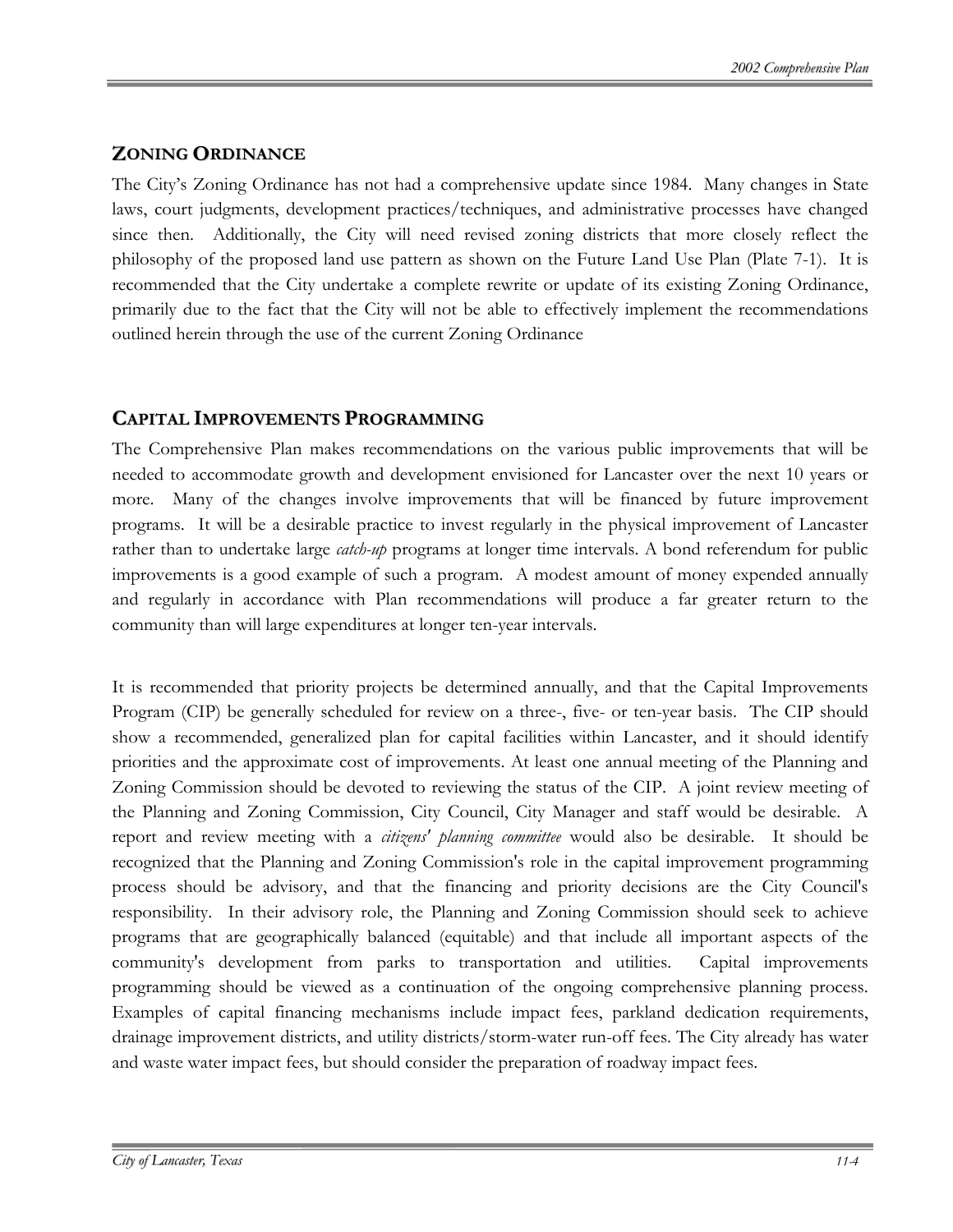#### **ADMINISTRATIVE PROCESSES**

The usual processes for reviewing and processing zoning amendments and development/ subdivision plans provide significant opportunities for implementing the Comprehensive Plan. Each zoning, development and subdivision decision should be evaluated and weighed against applicable proposals contained within the Plan. The Plan allows the City to review proposals and requests in light of an officially prepared document adopted through a sound, thorough planning process. If decisions are made that are inconsistent with Plan recommendations, then they should include actions to modify or amend the Plan accordingly to ensure consistency and fairness in future decision-making. It is recommended that a comprehensive development guide or manual be prepared to guide the City Staff and development communities in review and preparation of development proposals.

The act of subdividing land to create building sites is one of the most important and significant City activities that occurs within a City. Much of the basic physical form of the City is created by the layout of streets, easements, alleys, lots, community parks and school sites. As mentioned previously, many of the growth and development proposals contained within the community's Comprehensive Plan can be achieved through the exercise of subdivision control and other *reactive* practices. Some elements of the Plan, such as major thoroughfare rights-of-way, drainage easements, school or park sites and linear parkways, can be influenced, guided and actually achieved during the process of subdividing the land. Once the subdivision has been filed (recorded) and development has begun, the subdivision becomes a permanent, integral part of the community's urban fabric. It can, thereafter, be changed but only through expending great effort and expense.

#### **DEVELOPMENT REVIEW CRITERIA**

It is recommended the following strategies and development review criteria be adopted or considered and included in the development guide mentioned above.

#### **It is the policy of Lancaster to have adequate public facilities and infrastructure.**

It is recommended thresholds for water, wastewater and roadway facilities be established and used as a basis for development review. Other cities are or have established such criteria and similar criteria could be established for Lancaster.

#### **Park Land**

For a development application or project to be approved, the combined amount of community and neighborhood park land available City-wide must be equal to or greater an amount appropriate per 1,000 persons (see the 1997 Parks, Recreation and Open Space Master Plan). The assessment should be based upon the then-available community and neighborhood park land and upon any such park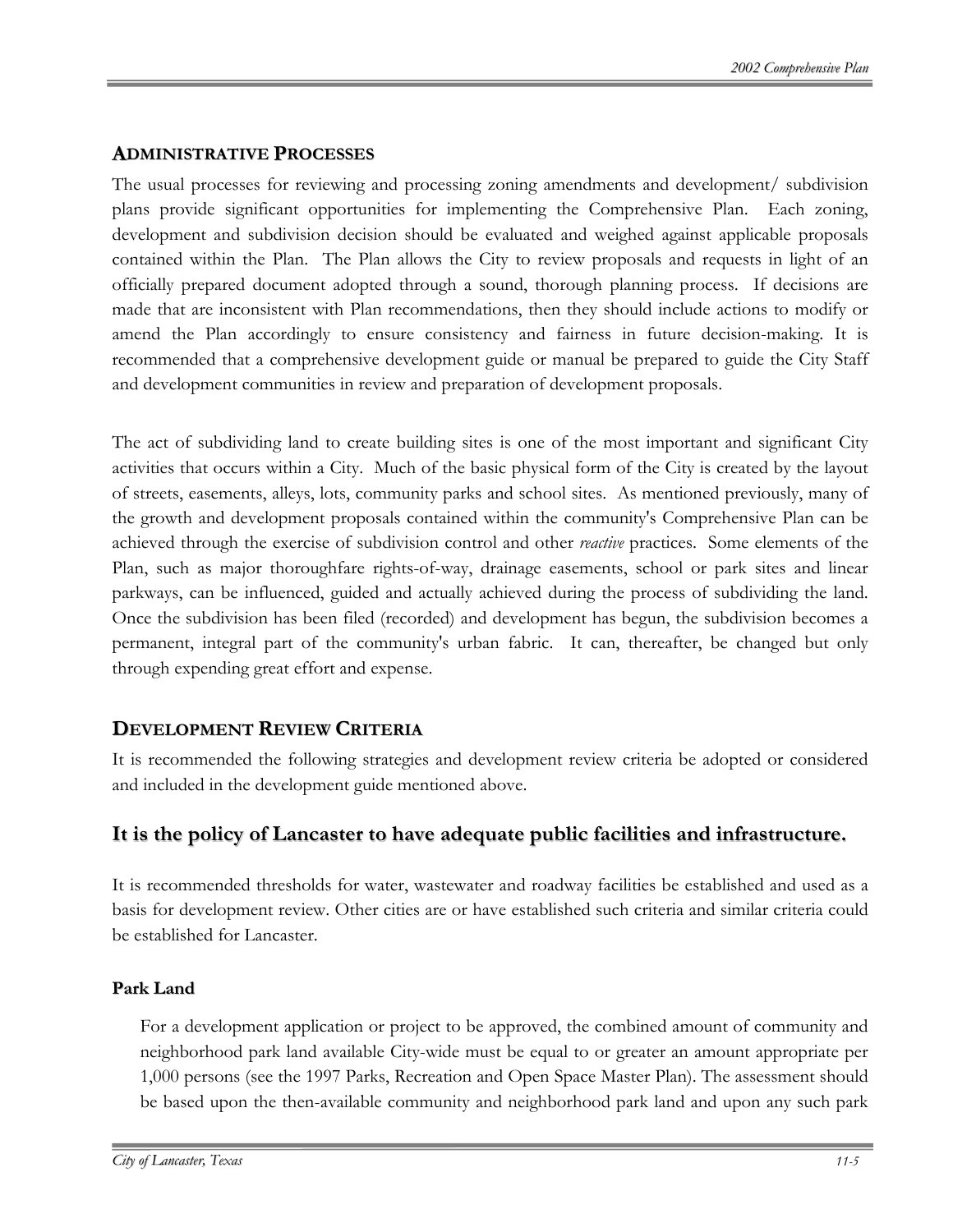land programmed for acquisition during the then-current or the following year of the City's Capital Improvement Program. The purpose of the criterion is 1.) to provide adequate availability and access to local park areas 2.) to provide recreational opportunities for residents of all ages; and 3) to maintain and nurture a quality living environment and a family friendly community.

#### **It is the policy of Lancaster to protect drainage areas and other natural resources.**

#### **Drainage**

For a development application or project to be approved, the projected velocity and volume of surface run-off should not exceed pre-development conditions; any additional run-off projected to be generated by a development should be retained on-site and absorbed, evaporated and/or released from the development at a rate not exceeding the pre-development rate of release. Proposed mitigation measures should not create a tailwater elevation that will cause the upstream velocity or volume of surface run-off to be less than pre-development conditions. Erosion control and pollution prevention plans should be adequate to prevent erosional and depositional features (such as gullies and accumulations of silt) attributable to site development, with such adequacy being determined by the City. The purpose of this criterion is to mitigate the ill effects of increase in velocity and volume of surface run-off on downstream property owners as a result of rapid and intense urbanization, while preventing the flooding of upstream properties. The City's storm drainage ordinance should be evaluated to ensure that water runoff from new residential subdivisions and nonresidential developments is minimized in terms of the impact on adjacent properties. The City should require construction of public improvements prior to approval of a final plat.

#### **Wetlands**

For a development application or project to be approved, appropriate professional delineation certification should be provided relative to the existence of any jurisdictional wetlands and/or waters of the United States, as such jurisdictional areas are defined at the time of development application by the Federal Clean Water Act and the standards and guidelines in use by the U.S. Army Corps of Engineers. If such wetlands and/or waters are determined to exist, assurance or proof of compliance acceptable to the City should be provided relative to all federal regulations pertaining to the protection and mitigation of such jurisdictional areas. The City reserves the right to require the protection and preservation or any or all jurisdictional areas determined to exist and to deny proposed mitigation measures. The purpose of this criterion is to protect the natural, scenic and ecological resources that are essential elements of Lancaster's community character and which provide irreplaceable plant and wildlife habitat.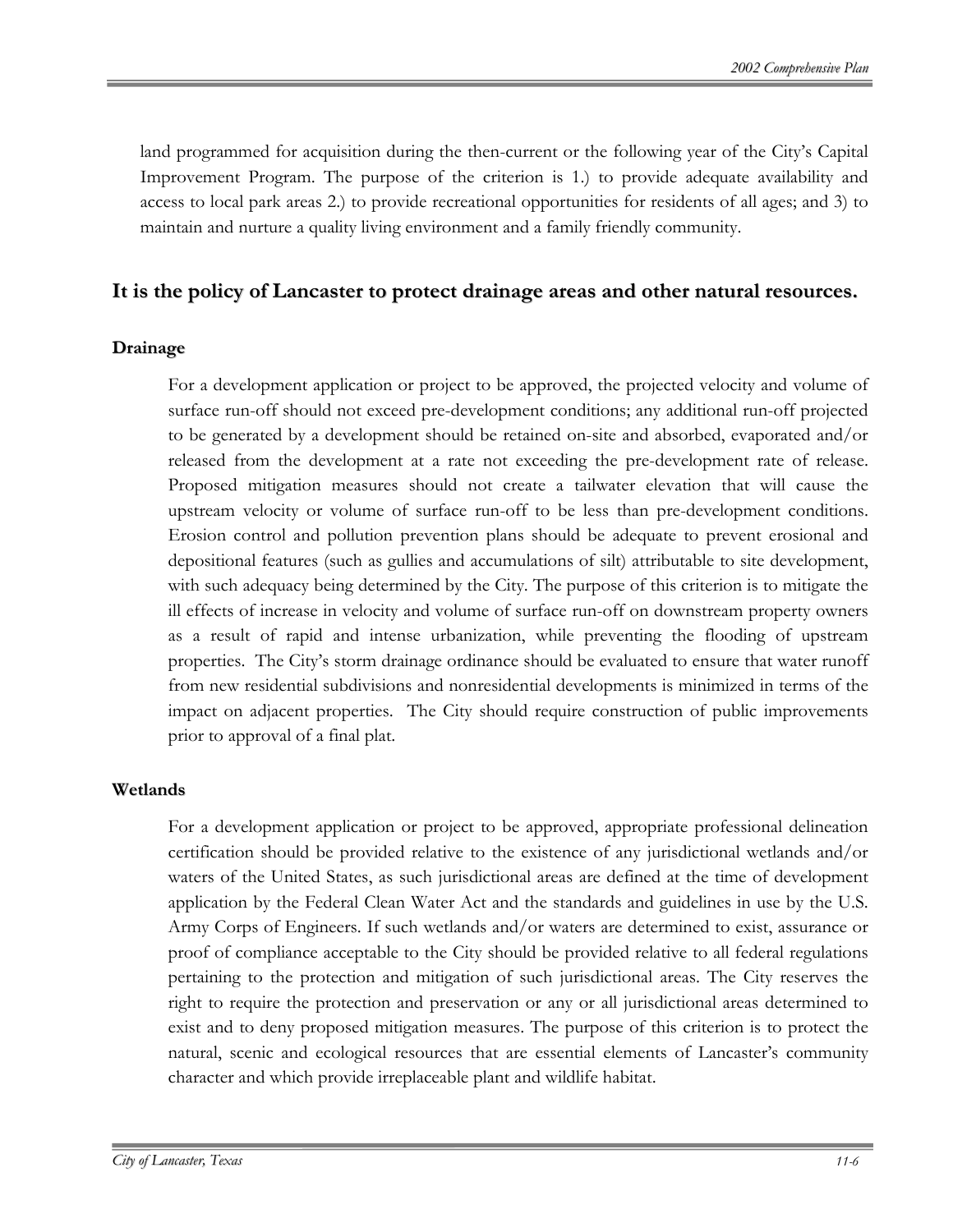#### **Ten-Mile Creek Basin**

For a development application or project to be approved within 1000 feet of the Ten Mile Creek flood fringe, it should not propose development containing residential lots of less than those recommended on Plate 8-1, Density Plan. The purpose of this criterion is to mitigate any ill effects of rapid and intense urbanization in Lancaster by protecting the open lands, natural landforms, agricultural landscapes and scenic vistas that create and define Lancaster's unique community character and quality of life.

For a development application or project to be approved, it should not propose development on any existing topographical slopes of 12.0 percent or greater, nor propose to alter any existing topographical slopes that are less than 12.0 percent but equal to or greater than 5.0 percent (other than within five feet of the footprint of the proposed structure or structures). The purpose of this criterion is to ensure that development is respective of and appropriately integrated with the natural physical geography of the land in Lancaster by requiring environmentally sensitive development techniques to eliminate *scrape-and-build* development.

For a development application or project to be approved, the proposed development should occur in patterns that minimize the visual impact of the development in relation to scenic corridors or vistas, as viewed from arterial or collector thoroughfares. Development employing clustering techniques that place development away from direct view from such thoroughfares should be determined to comply with this threshold criterion. The purpose of this criterion is to integrate residential development with the surrounding natural landscapes in a manner that protects the open lands, natural landforms, agricultural landscapes and scenic vistas that create and define Lancaster's unique community character and quality of life.

Conservation development (clustering) should be considered for conservation incentives commensurate with the following 1.) the quality and character of the open or natural lands to be placed within a conservation easement, or otherwise conserved; 2.) and the extent to which the conserved land contributes to the preservation of the country character, including its open, natural, scenic and ecological values. Incentives should be considered on a project-by-project basis, and should be approved by the City Council only after community input and a public hearing. Such incentives may include, but are not limited to: expedited development review, permit fee waivers, reduced street infrastructure requirements, reduced park land dedication requirements, and reduction of monetary assessments relative to agricultural rollback taxes. The purpose of this criterion is to protect the open land, natural landscapes and ecological resources that create and define Lancaster's unique community character and that are essential to the accomplishment of community character, quality of life and economic development objectives.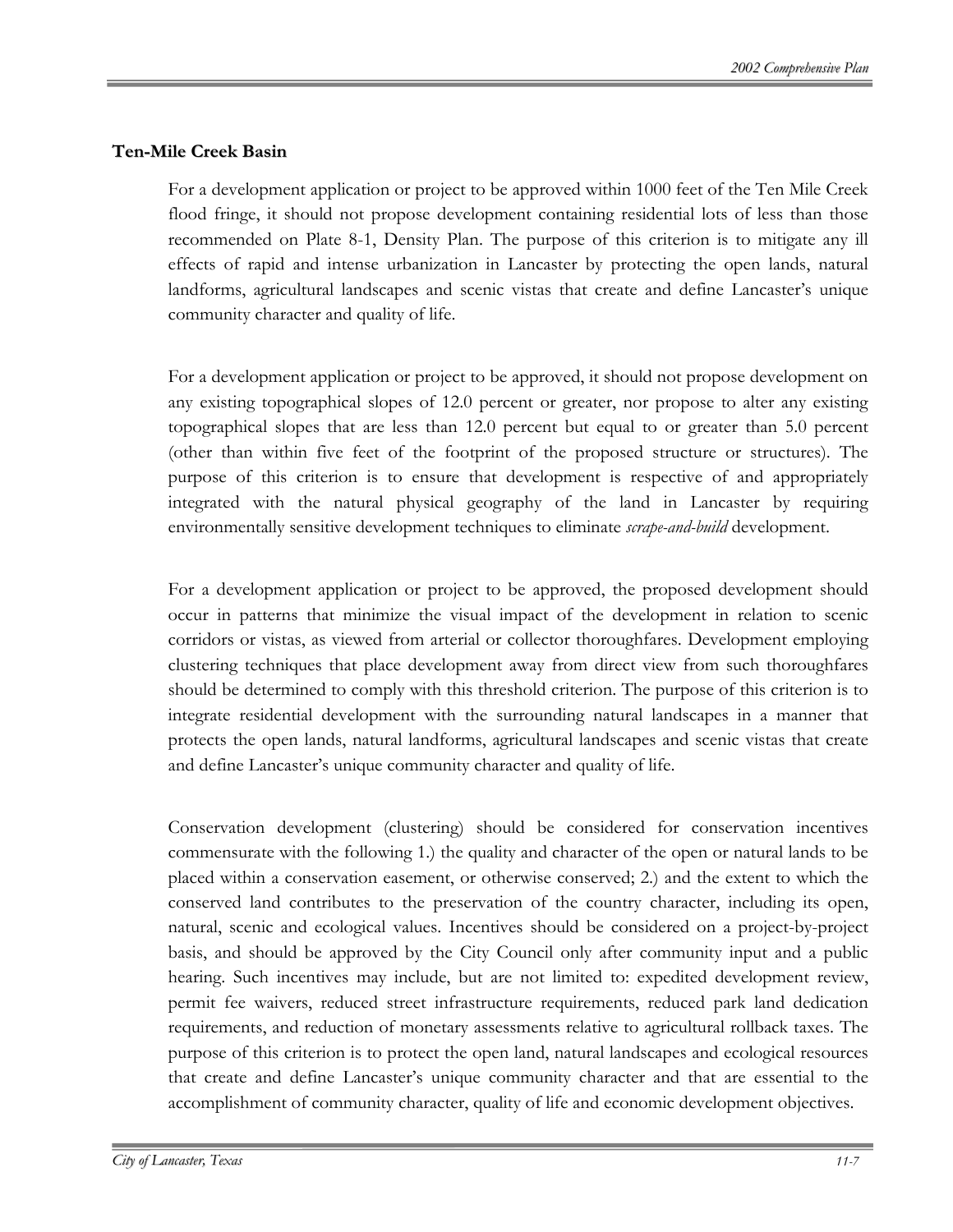#### **The following are policies designed to protect and improve the City's image and the design of land uses.**

#### **All Land Use Planning Districts**

For a development application or project to be approved for retail or nonresidential use, the proposed buildings should be individually designed and planned to create structures that comply with the City's community image guidelines and/or standards contained herein, as they may exist on the date of development application. The purpose of this criterion is to ensure that the character and quality of retail and nonresidential development contributes to desired community character objectives.

For a development application or project to be approved, all onsite utility facilities should be designed to be placed underground, including the land-wire distribution facilities of electrical, cable, telephone and telecommunications providers. The purpose of this criterion is to ensure that the character and quality of Lancaster's built environment contribute to desired community character objectives and to maintain or enhance property values.

For a development application or project to be approved, existing access to public hike and bike trails or other public recreational areas on public lands should be encouraged. The access provided may be restricted to pedestrian, bicycle and/or equestrian uses. The purpose of this criterion is to provide adequate availability and access to park lands and recreational opportunities for residents of all ages, and to maintain and nurture a quality living environment and a family-friendly community.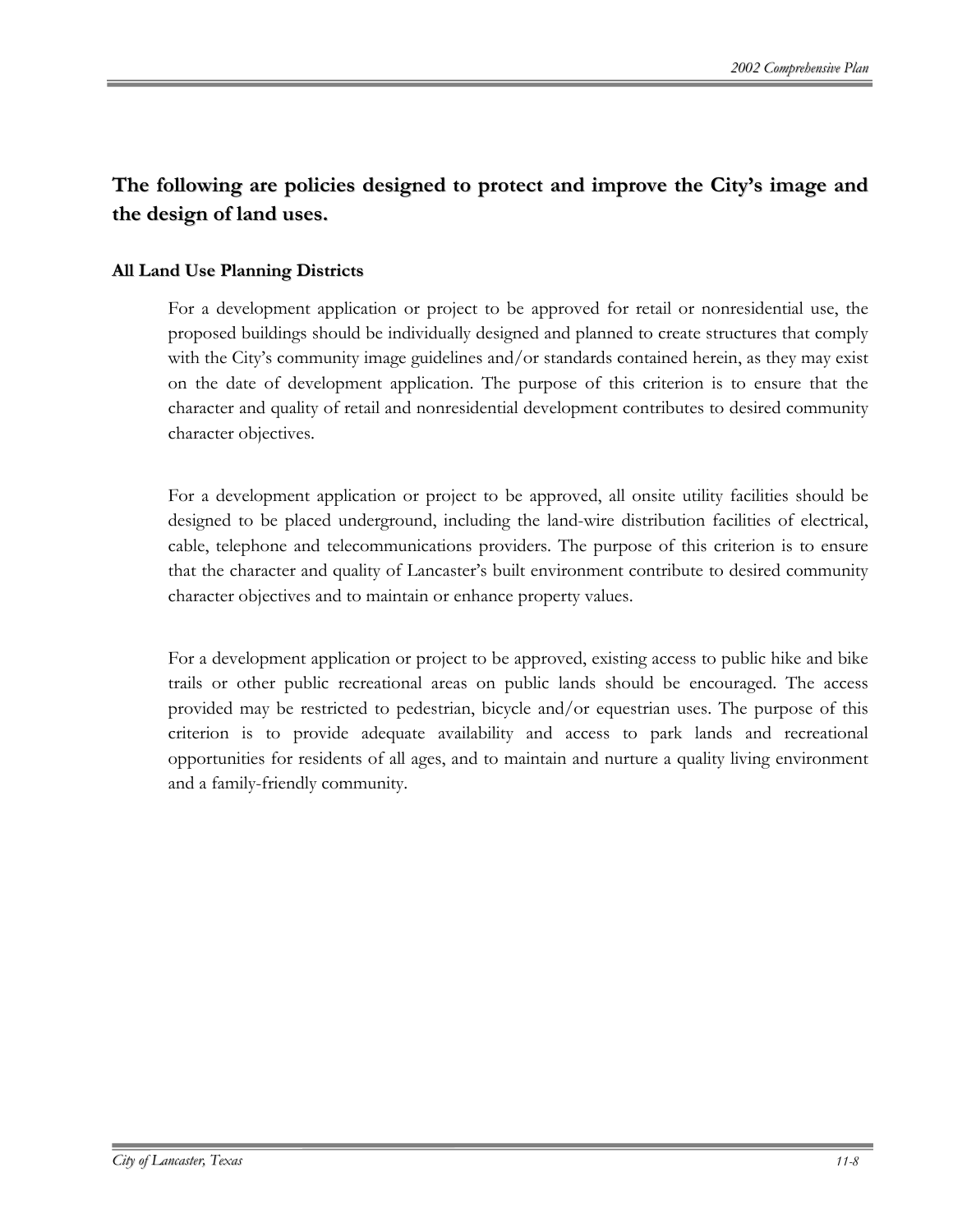#### **Economic Development**

#### **Economic Development Incentives**

New private capital investment (exclusive of land values) exceeding a specific dollar amount and related to targeted nonresidential and industrial uses may be considered for economic development incentives. Targeted uses are defined as those uses/businesses identified by the Lancaster Economic Development Corporation (EDC). Such incentives will be considered and negotiated on a project-by-project basis, commensurate with the quality and character of the development and the extent to which it contributes to the accomplishment of community character and quality of life objectives. Incentives may be approved by the City Council only after community input and public hearing, and may include, but are not limited to: expedited development review, permit fee waivers, infrastructure assistance, public-private partnerships, and performance-based tax abatements (with given-back provisions in the event of nonperformance). The purpose of this criterion is to promote a vigorous, diversified and regionally competitive economy, while creating a balanced tax base to ensure Lancaster's long-term financial ability to respond to the service demands of both new and existing development, without placing a disproportionate tax burden on homeowners.

#### **RECOMMENDATIONS FOR IMPLEMENTATION**

Implementation is probably one of the most important, yet most difficult, aspects of the comprehensive planning process. Without viable, realistic mechanisms for implementation, the recommendations contained within the Comprehensive Plan can never be realized. The following points specify ways to implement the various recommendations within the Plan:

- ♦ **Completely revise the Zoning Ordinance text and if necessary the Zoning Map to implement the guidelines and standards recommended within the Comprehensive Plan. For example, revise the Zoning Ordinance to include the design guidelines recommended within the Urban Design & Community Image element. Zoning districts should be specifically designed to correlate to the recommended land use categories shown on Plate 7-1, and reflection in the appropriate ordinance as soon as possible.**
- Adopt recognized review procedures for implementing policies and other guidelines **that are not incorporated within current City codes and ordinances.**